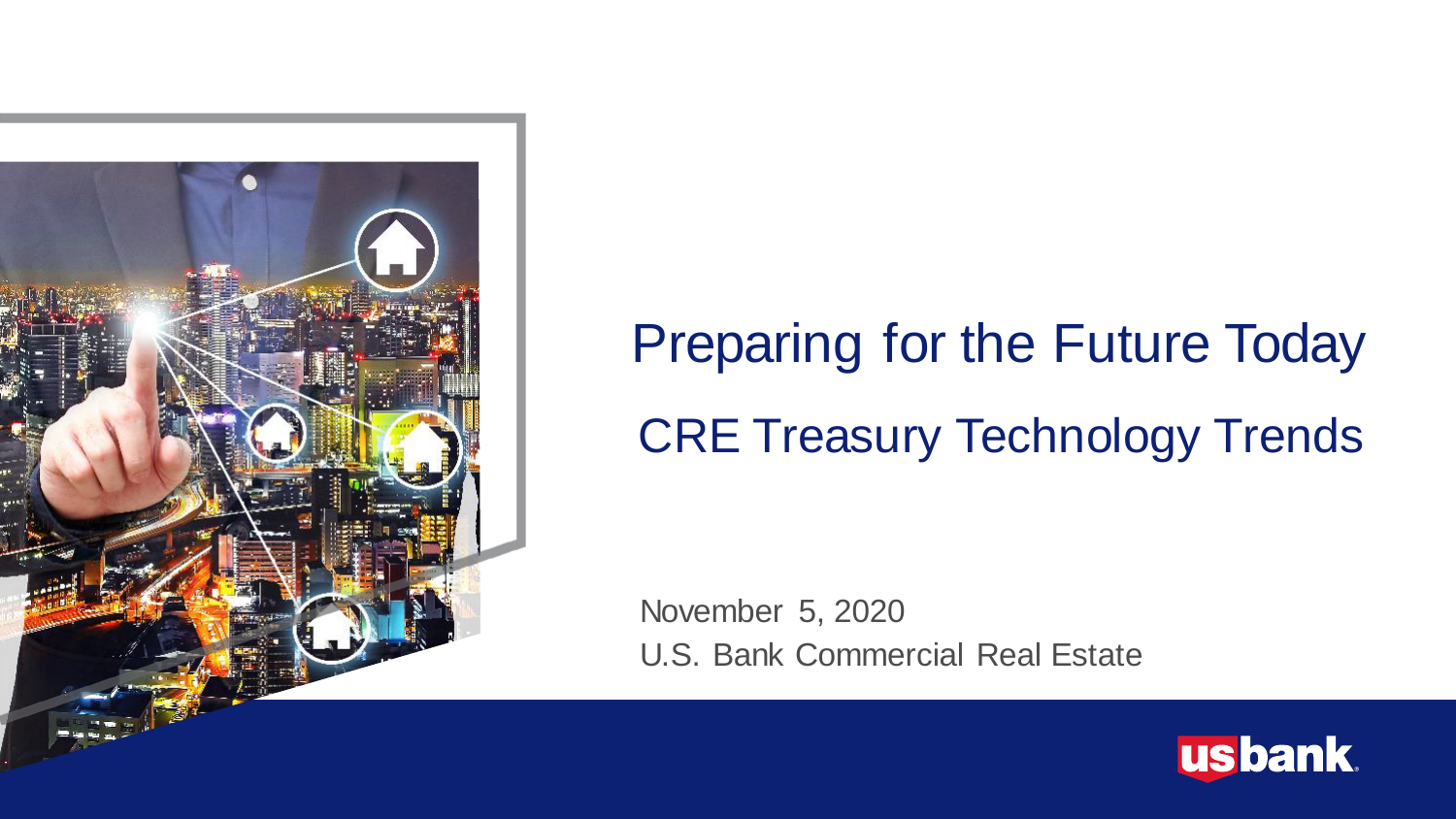### Meet the panelists



#### Dhiren Patel

Senior Vice President Head of CRE Deposit and Payment Solutions U.S. Bank



#### Sayantan Chakraborty

Senior Vice President GTM Head of Product Management U.S. Bank



#### Bradley Matthews

Senior Vice President CPS Head of Product Management and Marketing U.S. Bank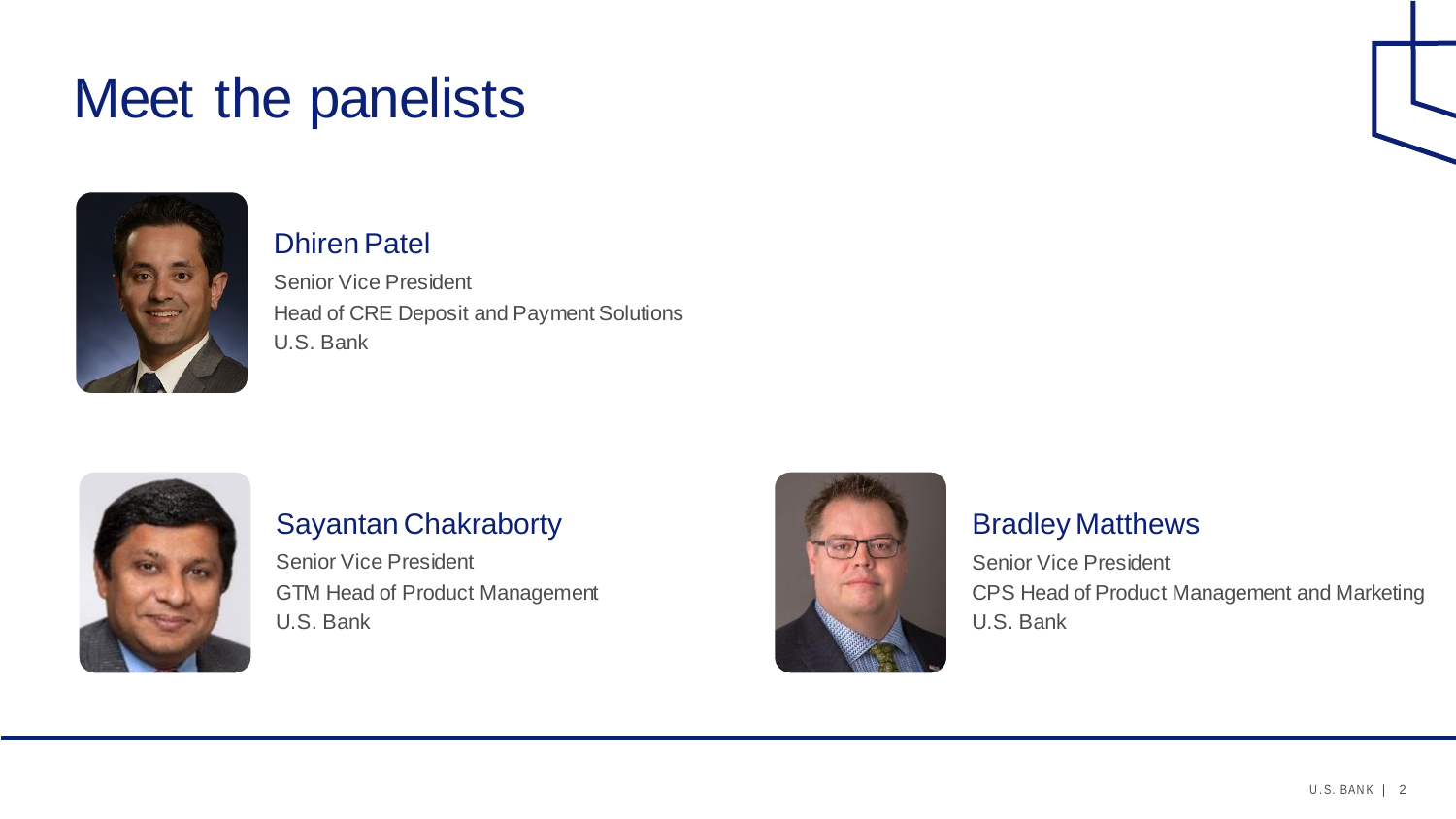### Accelerate the implementation process

Why can't I track my product implementation like I track pizza delivery?

#### Implementing Treasury Management products can be complex due to

Multiple teams involved

Multiple emails, calls and meetings

Multiple workstreams

#### Opportunities to simplify for Treasury Operations on client side

More engagement

Online collaboration

More transparency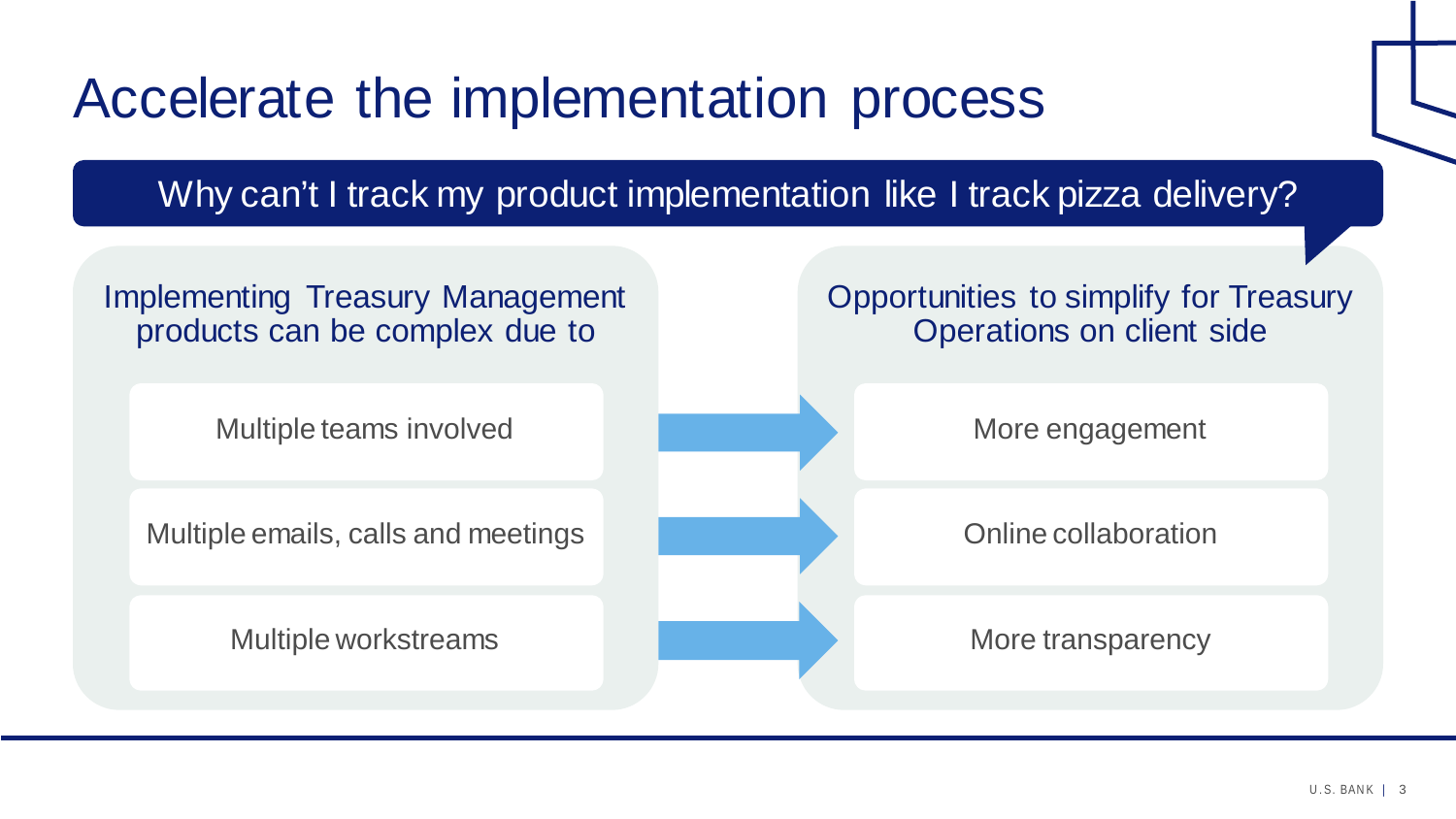# Example of how we've simplified implementation

### Onboarding Tracker via SinglePoint™

| <b>Action required</b> | $\sim$<br>Step                                                                    | Solution                      | Account name         | Account no     | <b>Tracking no</b> | <b>Start</b> | Est ready by |
|------------------------|-----------------------------------------------------------------------------------|-------------------------------|----------------------|----------------|--------------------|--------------|--------------|
|                        | Step 4 of 4: Product Ready                                                        | <b>ACH</b><br>Services        | 12345                | 12345          | 1234               | 06/18/2020   | Ready        |
|                        | Step 4 of 4: Product Ready<br><b>Contract Contract Contract Contract Contract</b> | ACH<br>Services               | азаа<br>$\mathbb{C}$ | aaaa           | аааа               | 06/18/2020   | Ready        |
| View message           | Step 2 of 4: Gathering<br><b>Documents</b>                                        | <b>ACH</b><br><b>Services</b> | DEMO                 | 8888 8888      | 1234-1234          | 08/25/2020   | 09/20/2020   |
|                        | Step 2 of 4: Gathering<br><b>Documents</b><br><u> a de la componenta</u>          | Cash Letter<br>Services       | Demo <sub>2</sub>    | Test 123456555 | 987-987-987        | 06/22/2020   |              |
| View message           | Step 2 of 4: Gathering<br><b>Documents</b><br>- 10-6 - 10-<br>$= 0$               | <b>ACH</b><br>Services        | Demo 3               | 1234123        | 12341223           | 08/26/2020   | 09/01/2020   |

- Online dashboard to manage all ongoing activities
- Message board for updates in lieu of phone calls and emails

U.S. Bank and SinglePoint are registered trademarks of U.S. Bank National Association. Deposit products offered by U.S. Bank National Association. Products and services may be subject to credit approval. Eligibility requirements, restrictions and fees may apply. Member FDIC. ©2020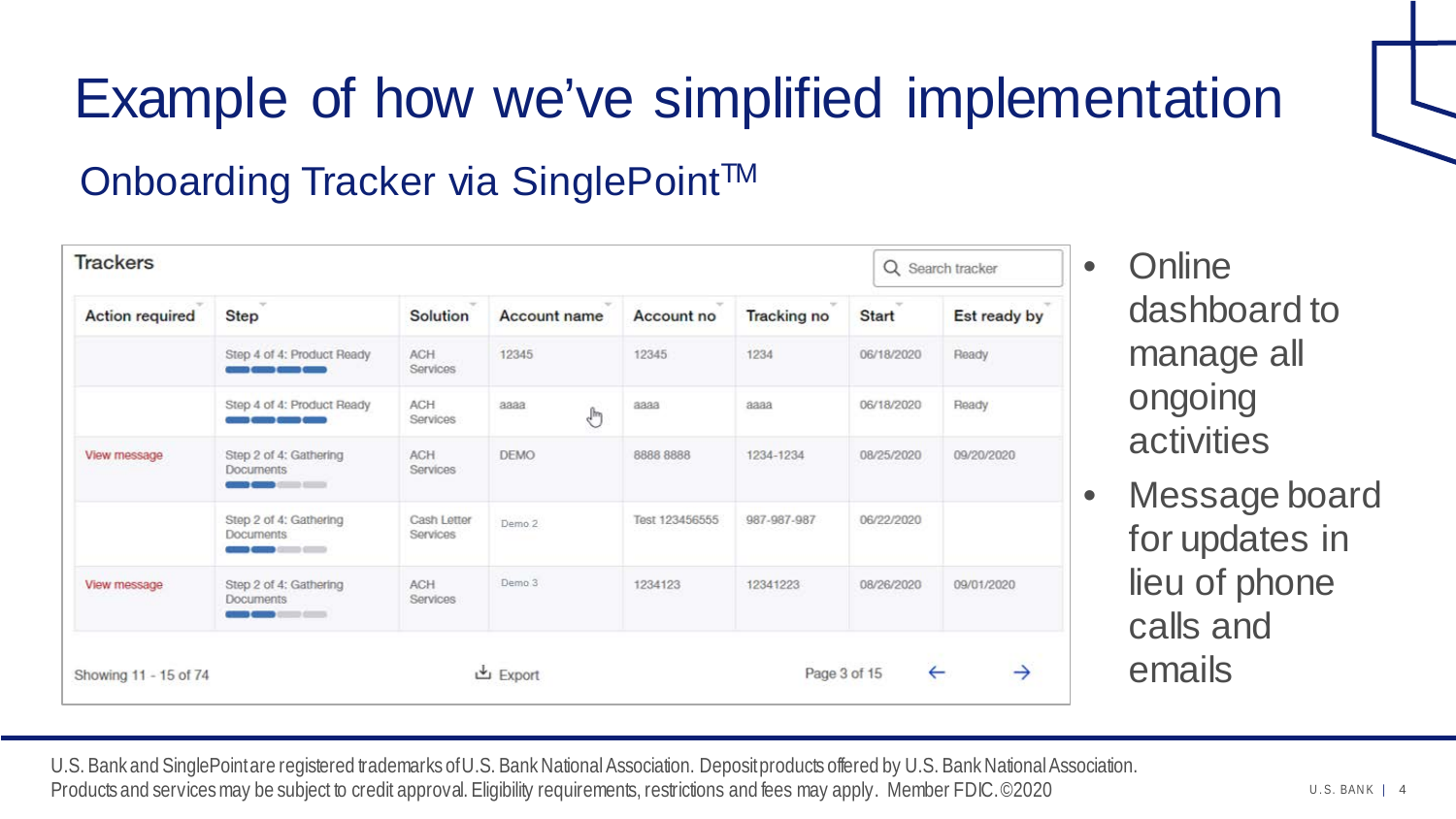### Mobile adoption trends



23% of US mobile users have used mobile payments

27% would prefer to use mobile payments for all payments

69% increase in mobile payment usage since January Inertia: Lack of a good reason is the biggest driver to not having previously used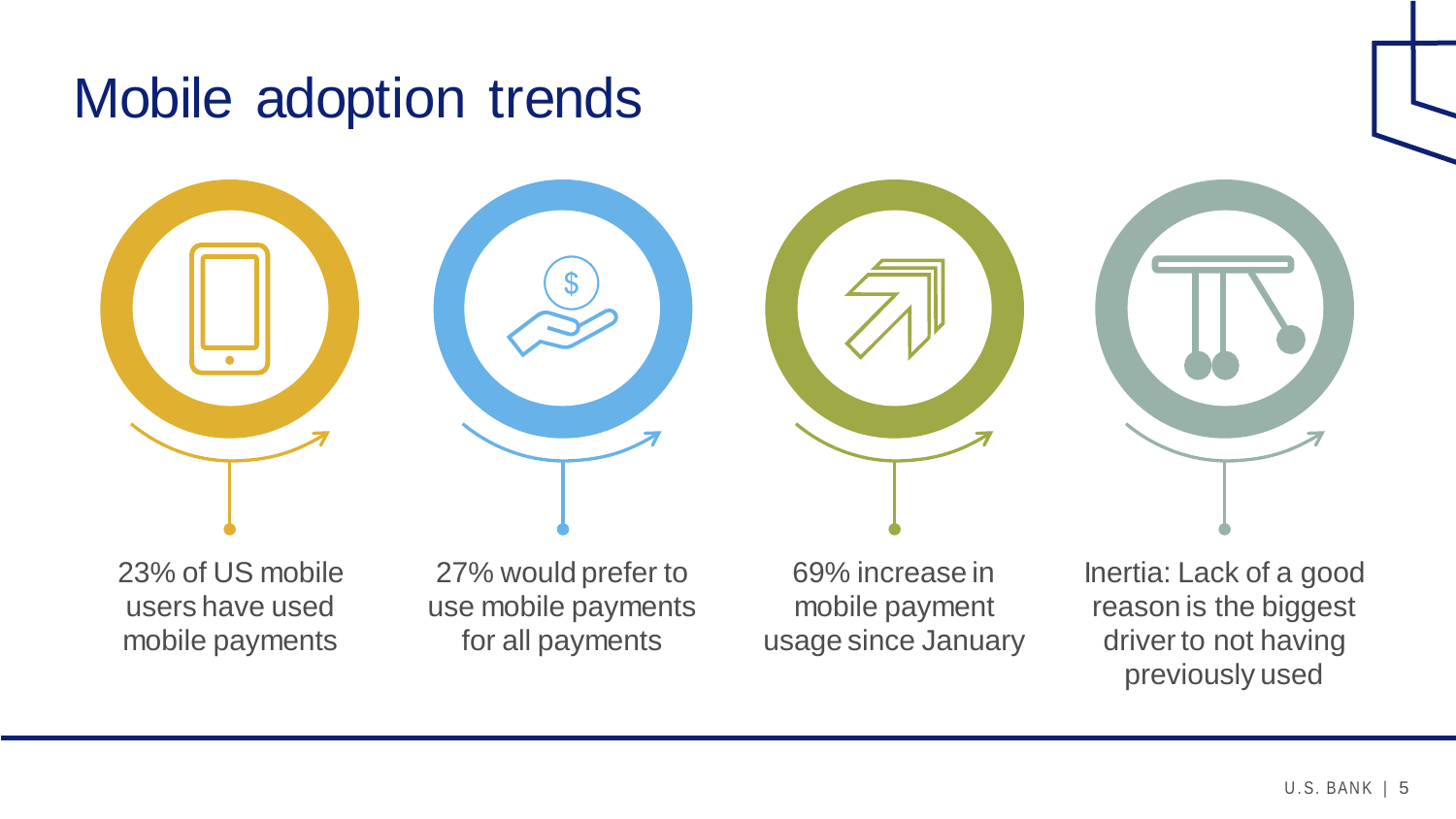## How to prepare today for the future of payments Choose technology and partners that can scale as payments evolve



Flexibility and forward compatibility are key when investing in new A/P technology

> You don't have to enable the new payments methods today

But be prepared with the ability to quickly add options as payment demands shift